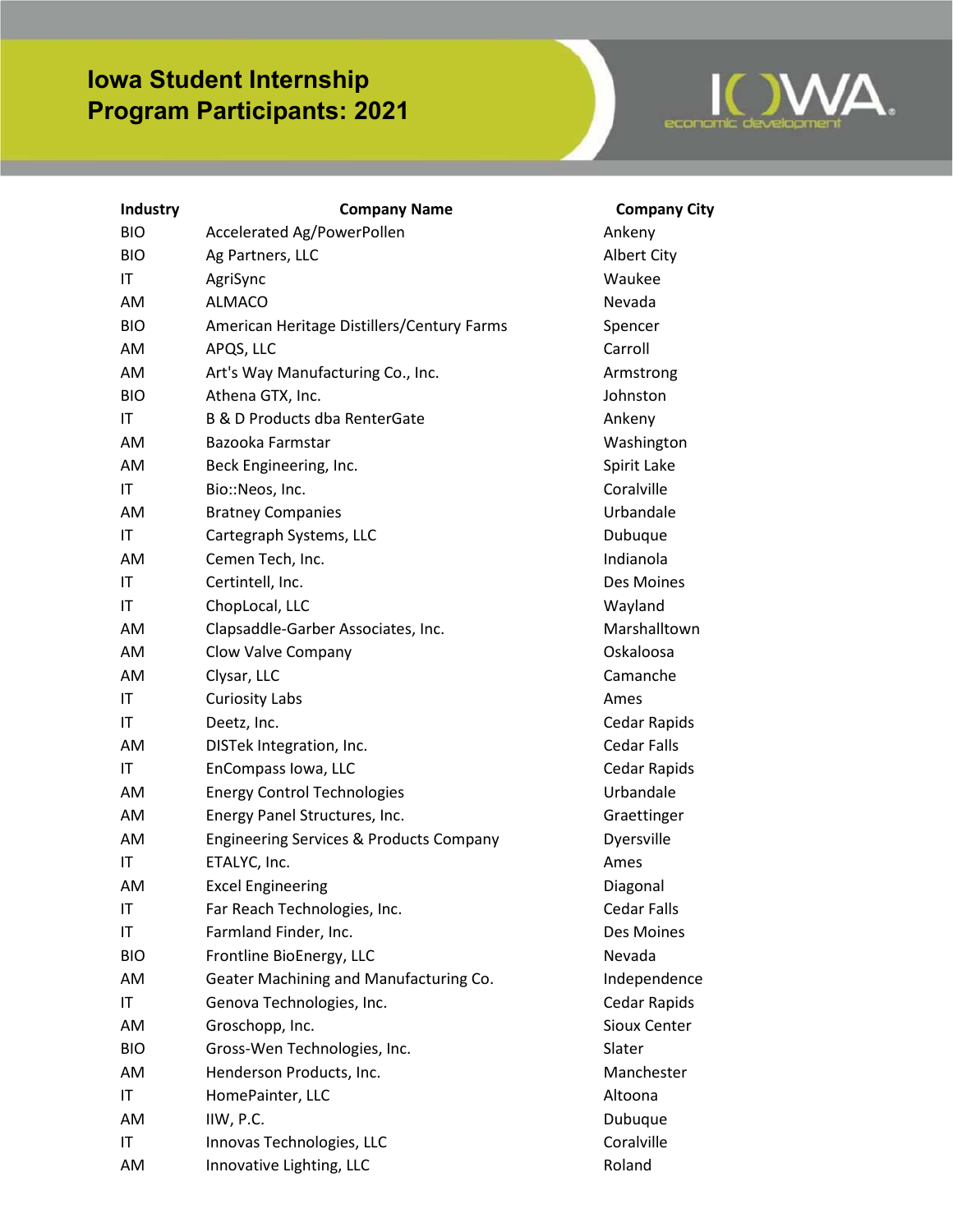| IT                     | Innovative Software Engineering      | Coralville             |
|------------------------|--------------------------------------|------------------------|
| IT                     | Invictus Media, LLC                  | Des Moines             |
| <b>BIO</b>             | Iowa Diabetes Research               | <b>West Des Moines</b> |
| AM                     | Jacobs Corporation                   | Harlan                 |
| AM                     | Kelderman Manufacturing, Inc.        | Oskaloosa              |
| IT                     | Kingland Systems Corp.               | Ames                   |
| AM                     | KinoSol SBC                          | Ames                   |
| AM                     | <b>KPI Concepts, LLC</b>             | West Burlington        |
| <b>BIO</b>             | LabStrong Corporation                | Dubuque                |
| IT                     | Lean Technologies, Inc.              | Pella                  |
| IT                     | Leepfrog Technologies, Inc.          | Coralville             |
| AM                     | Life Line Emergency Vehicles, Inc.   | Sumner                 |
| IT                     | Line Call, LLC                       | Des Moines             |
| AM                     | Link Manufacturing, Ltd.             | Sioux Center           |
| $\mathsf{I}\mathsf{T}$ | Long Lines Broadband                 | Sergeant Bluff         |
| AM                     | LT Leon Associates, Inc.             | Des Moines             |
| AM                     | MD Products and Solutions, Inc.      | Mason City             |
| IT                     | Mechdyne Corporation                 | Marshalltown           |
| AM                     | Metalcraft, Inc.                     | Mason City             |
| AM                     | Mobile Track Solutions, LLC          | Elkader                |
| AM                     | Modern Companies, Inc.               | Cedar Rapids           |
| <b>BIO</b>             | MTI Biotech, Inc.                    | Ames                   |
| <b>BIO</b>             | NanoMedTrix                          | Coralville             |
| IT                     | Octadyne Systems                     | Ames                   |
| IT                     | Pandeetah Web Development and Design | Iowa City              |
| AM                     | <b>PDM Precast</b>                   | Des Moines             |
| AM                     | <b>Plastics Unlimited</b>            | Preston                |
| AM                     | PowerFilm Solar, Inc.                | Ames                   |
| IT                     | Pratum, Inc.                         | Ankeny                 |
| AM/BIO                 | <b>Primalvore Natural Pet Foods</b>  | <b>West Des Moines</b> |
| <b>BIO</b>             | ProbioFerm, LLC                      | Urbandale              |
| IT                     | ProCircular                          | Coralville             |
| AM                     | Proplanner                           | Ames                   |
| <b>BIO</b>             | QC Analytical Services, LLC          | Le Claire              |
| AM                     | Ramco Innovations                    | <b>West Des Moines</b> |
| AM                     | Ranco Fertiservice, Inc.             | Sioux Rapids           |
| AM                     | Ring-O-Matic, Inc.                   | Pella                  |
| AM                     | SAFI-Tech, Inc.                      | Ames                   |
| IT                     | Saltech Systems, LLC                 | Ames                   |
| AM                     | Specialty Archery, LLC               | Spencer                |
| IT                     | Spinutech                            | <b>Cedar Falls</b>     |
| AM                     | SystemWorks, LLC                     | <b>West Des Moines</b> |
| AM                     | <b>Tractor Zoom</b>                  | Urbandale              |
| IT                     | True360, Inc.                        | Ames                   |
| IT                     | <b>Twin State Technical Services</b> | Davenport              |